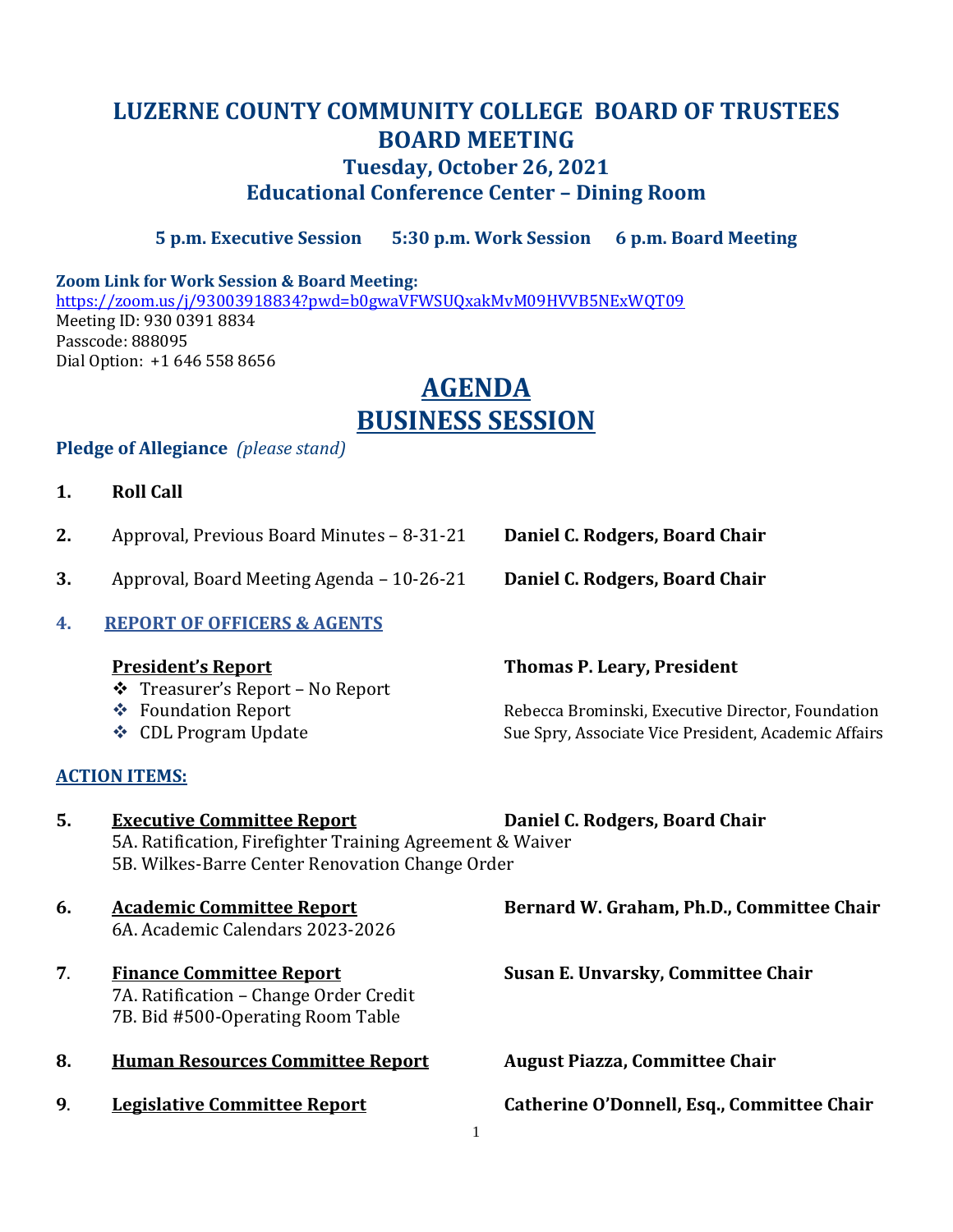## **INFORMATIONAL ITEMS**

1. Public Comment

| 2. | <b>Unfinished Business of Previous Meeting</b>                                       | Daniel C. Rodgers, Board Chair |
|----|--------------------------------------------------------------------------------------|--------------------------------|
| 3. | Executive Committee - Informational Item(s)                                          | Daniel C. Rodgers, Board Chair |
| 4. | Human Resources Committee:<br>-Information on Appointments/Leave Report (see page 4) | August Piazza, Committee Chair |
| 5. | Communications                                                                       | Daniel C. Rodgers, Board Chair |
| 6. | Adjournment                                                                          | Daniel C. Rodgers, Board Chair |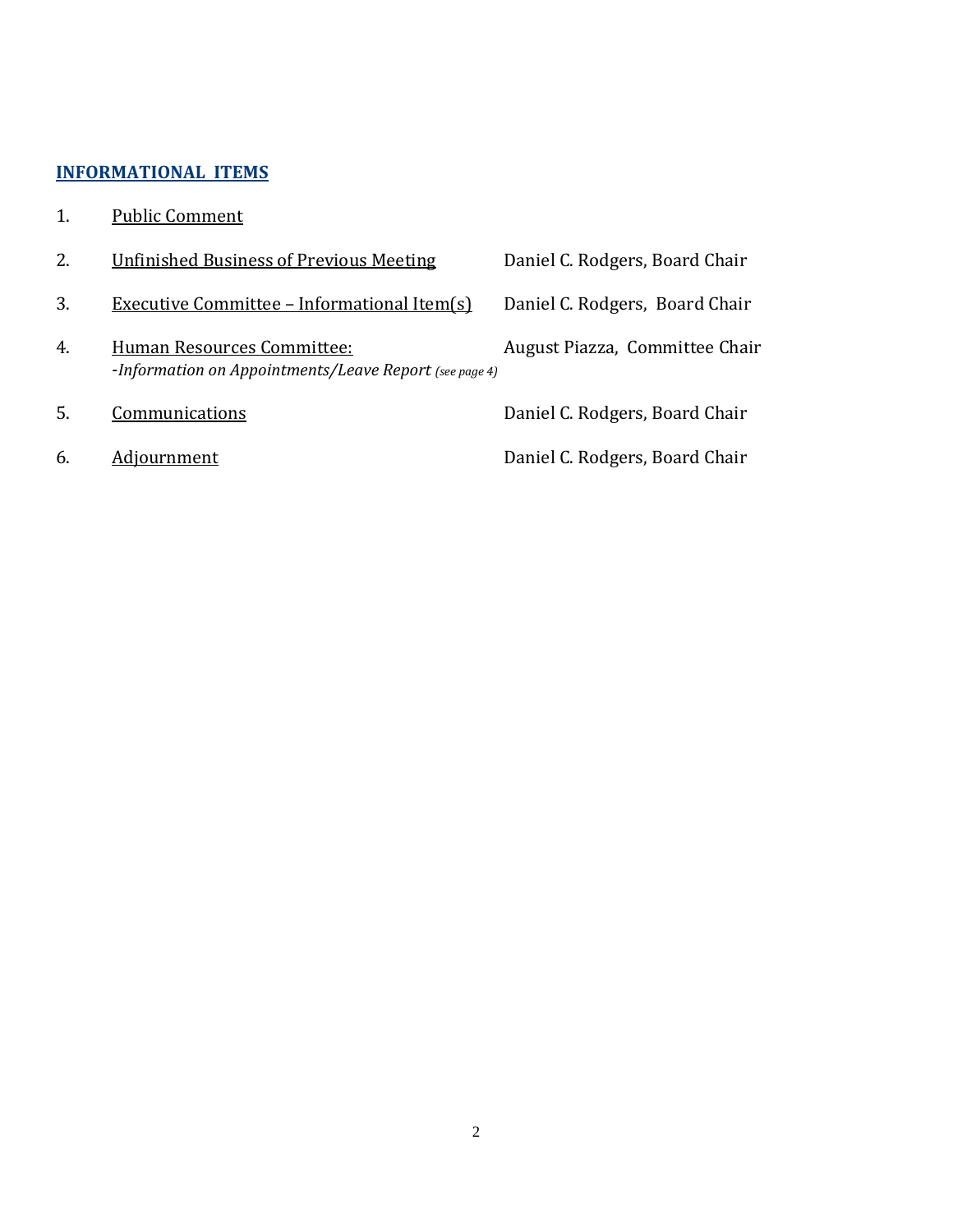# **5.EXECUTIVE COMMITTEE ACTIONS ITEMS (5A-5B)**

# **5A. Ratification of Agreement and Waiver for Firefighter Training Waiver**

Recommend that the Luzerne County Community College (LCCC) Board of Trustees ratify and reaffirm approval of entering into the Luzerne County Flood Protection Authority Waiver, Release of Liability, Assumption of Risk and Indemnification Agreement related to offered fire fighter courses described within the document. The City of Nanticoke, LCCC, and Luzerne County Flood Protection Authority will all enter into this agreement. Each participant of the stated courses will be required to sign a Waiver, Release of Liability, Assumption of Risk to participate.

# **5B. Ratification of the Wilkes-Barre Center Renovation Change Order**

Recommend the Luzerne County Community College Board of Trustees ratify and reaffirm approval of the change order to D&M Construction Unlimited, Inc. in the amount of \$24,299.97 for electrical, drywall, and plumbing needs identified during renovation.

# **7. FINANCE COMMITTEE ACTION ITEM (7A-7B)**

# **7A. Ratification of Academic Storage Building Change Order Credit**

Recommend the Luzerne County Community College Board of Trustees ratify and reaffirm approval of the change order credit from Dutchman Contracting LLC in the amount of \$12,656 for adjustment of work identified during the construction project. The costs associated with the change order provide a credit totaling \$12,656.

## **7B. Recommend approval of Operating Room Table**

Recommend the Luzerne County Community College Board of Trustees approve the award of the Operating Room Table bid to the lowest responsible bidder Skytron, LLC in the amount of \$39.533.20.